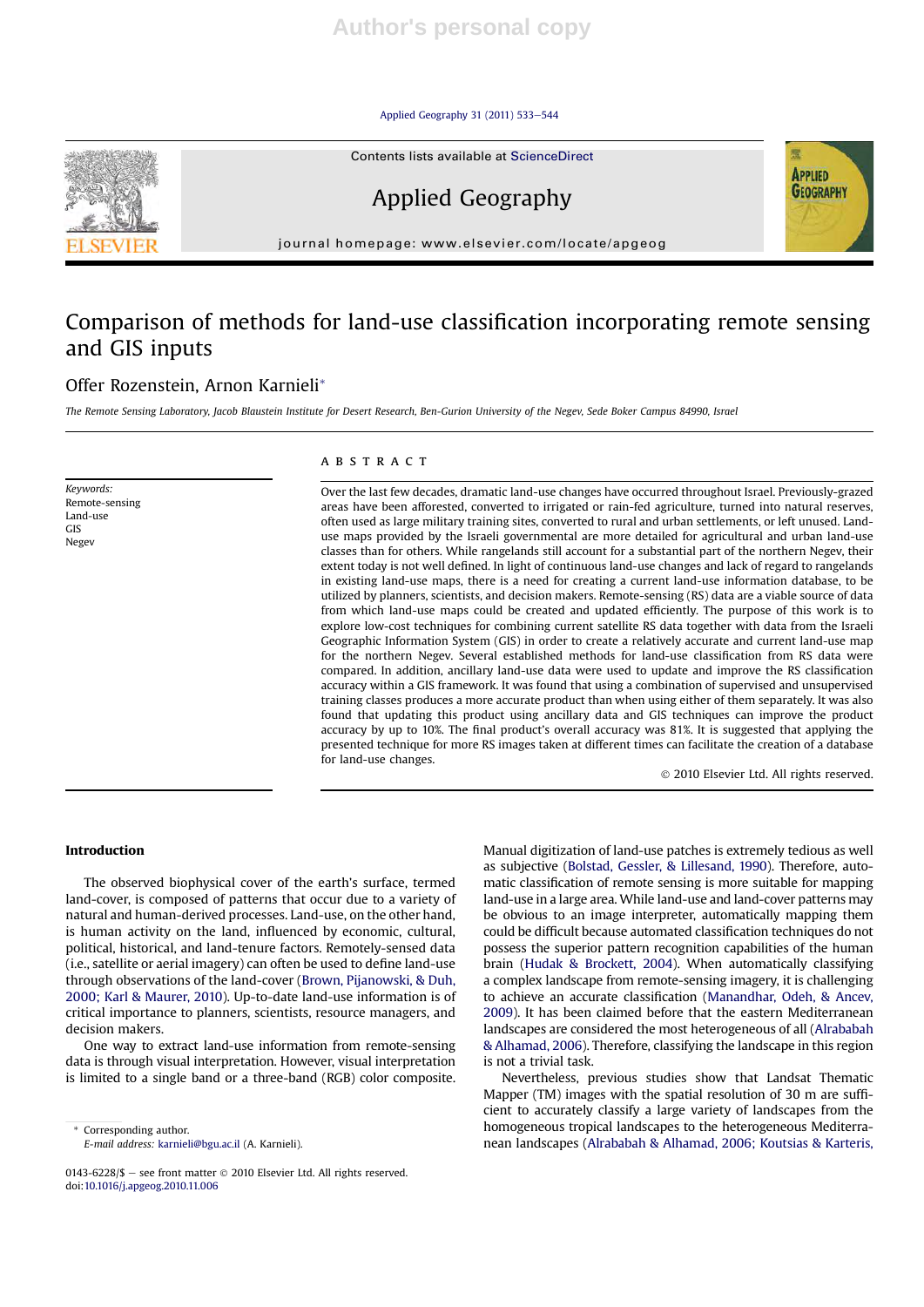534 **O. Rozenstein, A. Karnieli / Applied Geography 31 (2011) 533–544** 

2003; Manandhar et al., 2009; Sader, Ahl, & Liou, 1995; Schulz, Cayuela, Echeverria, Salas, & Rey Benayas, 2010). Landsat has been providing a nearly continuous record of global land surface change since 1972 (Cohen & Goward, 2004). Currently, two Landsat sensors in orbit are operational: TM on board Landsat-5 and Enhanced Thematic Mapper Plus ( $ETM+$ ) on board Landsat-7. Both sensors acquire measurements in all major portions of the solar electromagnetic spectrum (visible, near-infrared, and shortwave-infrared), providing significant advantage over less capable sensor systems. However, Landsat-7, launched in 1999, developed a problem with the scan-line corrector in 2003, leading to reduced data quality for land-use mapping applications (Powell, Pflugmacher, Kirschbaum, Kim, & Cohen, 2007). Today, Landsat-5, launched in 1984, has far exceeded its 3-year life expectancy but continues to provide quality data products, although it was expected to run out of fuel by late 2010 (Wulder et al., 2008). Landsat data are widely applied for landuse classification on a regional scale due to their relatively lower cost, longer history, and higher frequency of archives in comparison to other remote-sensing data sources.

It has been previously determined that satellite image classification results did not improve over a period of 15 years in spite of vigorous and creative efforts to establish new classification algorithms during this period (Wilkinson, 2005). Therefore, it was concluded there is little value in continued research efforts to improve classification algorithms in remote sensing (Manandhar et al., 2009). Recently, the trend amongst researchers has been to let geographical data "have a stronger voice" rather than let statistically-derived parameters dictate the analysis. Integration of remotely-sensed data with other sources of georeferenced information, such as previous land-use data, spatial texture, and digital elevation models (along with their derivatives: slope, aspect, etc.), geology, soils, hydrology, transportation network, vegetation, and climate enable greater classification accuracy to be achieved (Lillesand & Kiefer, 2000; Manandhar et al., 2009; Stefanov, Ramsey, & Christensen, 2001; Tateishi & Shalaby, 2007). The particular sources of data used and how and when they are employed in a given application are normally determined through a set of decision rules formulated by the image analyst. The integration of several data sources in a Geographic Information System (GIS) allows the analyst to develop a series of post-classification decision rules utilizing all the data sources in combination (Lillesand & Kiefer, 2000). The integration of remotesensing data, GIS and "expert system" techniques to form Decision Support Systems (DSS) can provide better classification accuracies than any of the individual data sources used alone.

The purpose of this work was to explore low-cost techniques for land-use mapping. Landsat TM imagery was classified by two widely used and established classification approaches, and these two methods were combined and compared. Next, the hypothesis that integrating current satellite remote-sensing data together with data from the Israeli GIS will improve the land-use mapping significantly was tested. The land-use classification technique presented in this work can be used to produce information pertaining changes in land-uses, such as monitoring of land-use conversion and land degradation. The information could be further used to study the relations between land-use changes and other phenomena such as carbon fixation, biodiversity, climate change, and sustainable management of natural resources.

Specific objectives of the current study are:

- 1. To compare between supervised and unsupervised land-use classification techniques;
- 2. To examine whether combining signatures from both supervised and unsupervised training data (hybrid classification) provides significantly more accurate results then each approach separately;

3. To examine whether using a decision support system for updating the map based on expert knowledge and ancillary GIS data improves the classification accuracy significantly.

#### Study area

Located in the northern Negev, on the desert fringe, the study area (Fig. 1) is about 4000 km<sup>2</sup> in size. The study area's borders are delimited by Ramat-Hovav in the south, Yatir forest in the east, Kiryat-Gat and Ashkelon in the North, and the Mediterranean Sea, Gaza and Sinai in the west. This area is particularly diverse since it lies on the transition zone between arid, semi-arid, and Mediterranean climate zones. Average annual precipitation decreases along two climate gradients from north to south and from west to east; from more than 450 mm/year in the north-eastern part to less than 150 mm/year in the arid parts of the Negev (southern part of the study area). Examples for several distinct geomorphologic structures can be found in this area, including flood and alluvial plains, calcareous crust, crescentic dunes, and sand fields, with diverse parent rocks. As a result, there are many soil types including skeletal soils on unconsolidated materials (regosols), coarse desert alluvium, sand dunes, loess with hard pan (loessial sierozem), rocky desert soils (lithosols), rendzinas and terrarosa. This diversity of the environment results in diverse communities of flora and fauna.

During the last few decades, considerable land-use changes have occurred in Israel (Orenstein & Hamburg, 2009). Historically most of the northern Negev was Bedouin grazing territory. The geographical distribution of accessible rangeland in the Negev changed due to afforestation programs of the Jewish National Fund (JNF) and concentration of population in townships, along roads, and along water lines. As a result, the available rangeland areas and stocking rates in the Negev have fluctuated. Previously-grazed areas have been afforested, converted to irrigated or rain-fed agriculture, turned into natural reserves, often used as large military reserves, converted to rural and urban settlements, or left unused. During this period, the Negev pastoralists, nearly all of them Bedouin (of several tribes), have been affected by social, economic, policy and political factors that have brought about changes in demography, lifestyle, livelihoods, and dependence on livestock.

While rangelands still account for a substantial part of the northern Negev, their extent today is not well defined. Land-use maps provided by the Israeli government are more detailed for agricultural and urban land-use classes, than for others. Currently, there are only two national land-use maps available from the state of Israel: one from the Israeli Central Bureau of Statistics (CBS) and another from the Survey of Israel. Both maps lack a definition of rangelands. In addition, the Ministry of Agriculture does not possess any rangeland maps of the northern Negev, where land devoted for pasture is not defined by fences (Shmuel Friedman, Director of Open Spaces, Ministry of Agriculture, personal communication). In light of continuous land-use changes and lack of regard to rangelands in existing land-use maps, there is a need for creating a current land-use information database, to be utilized by planners, scientists, and decision makers.

#### Methodology

Initially, a Landat-5 TM image of the northern Negev was preprocessed and then classified in several ways using ERDAS IMAGINE 2010. Post-classification, a decision support system based on expert knowledge was used to update the classification products according to existing land-use databases using ArcGIS 9.3. The accuracy of each of the derived classification products was assessed in several ways, after which different product accuracies were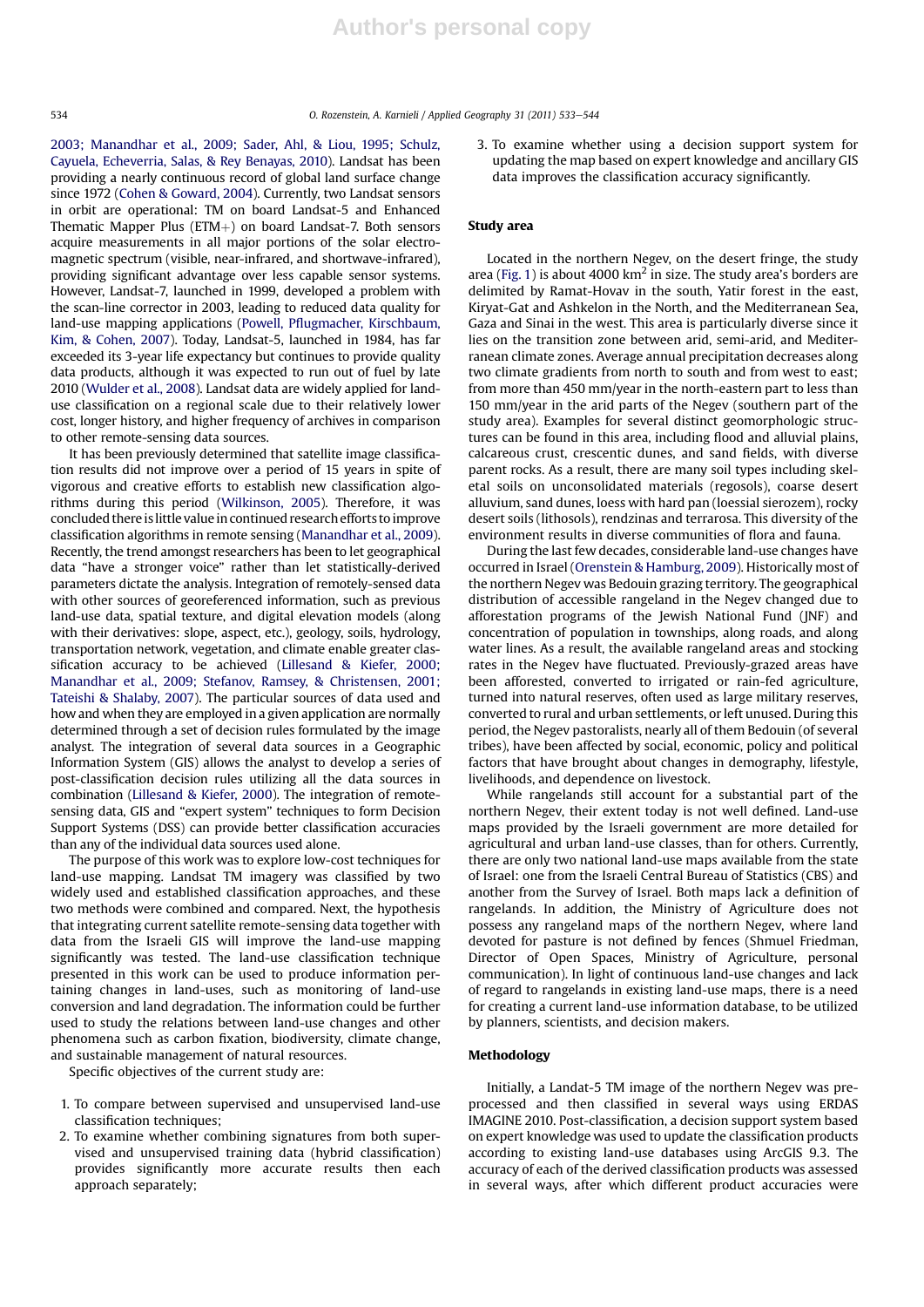O. Rozenstein, A. Karnieli / Applied Geography 31 (2011) 533–544 535



Fig. 1. (A) The research area over the Israeli Negev desert fringe (imposed over a false-color composite of Landsat-5 TM (RGB = 4,3,2)). Note the sharp contrast across the climatic transition zone between the arid and semi-arid zones; (B) Blowup of the study area; (C) Schematic map of the research area, Israel borders, and the Landsat image footprint.

compared using statistical means with STATISTICA 9.0. Fig. 2 presents a flowchart of the work.

#### Image pre-processing

The primary source for land-use classification is a Landsat-5 TM image (Path 174, Row 38) acquired on 30-Jan-2009. The selected area appears cloud free. Only the reflective bands  $(1–5$  and  $7)$  of the sensor were used in this study. Pre-processing of the image included one-step radiometric and atmospheric corrections using the dark-object subtraction method (Chavez, 1996; Song, Woodcock, Seto, Lenney, & Macomber, 2001) and the latest radiometric calibration coefficients published (Chander, Markham, & Helder, 2009).

To facilitate incorporation of ancillary data, the radiometrically and atmospherically corrected image was then geo-registered to an up-to-date orthophoto of Israel (Survey of Israel, 2009) using ERDAS AUTOSYNC feature; the Automatic Point Measurement (APM) software was used to generate 1095 Ground Control Points (GCPs) automatically and 40 manually generated GCPs were added in order to assure GCP distribution throughout the entire research area. Afterwards, the satellite image was resampled and projected to the Israeli Transverse-Mercator coordinate system with pixel size of 30 m using nearest-neighbor resampling and second order polynomial transformation equations. The total Root-Mean-Square Error (RMSE) achieved was 0.35 pixels, which is well under the conventional requirements of less than 1 pixel (Coppin, Jonckheere, Nackaerts, Muys, & Lambin, 2004; Huang et al., 2009; Mas, 1999) and even less than strict requirements of 0.5 pixels (Elvidge & Yuan,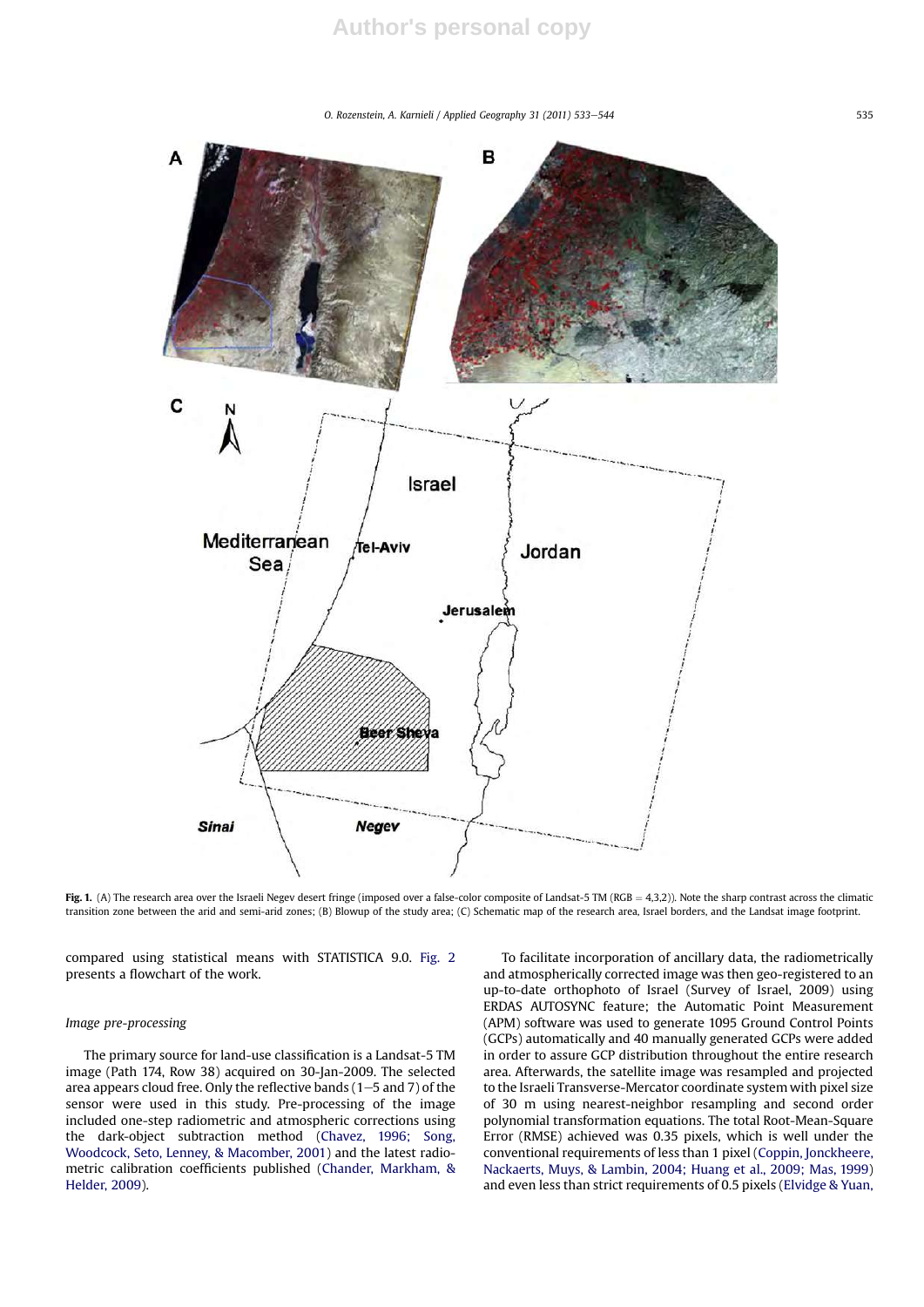536 536 O. Rozenstein, A. Karnieli / Applied Geography 31 (2011) 533–544



Fig. 2. Research flowchart.

1998; Kennedy, Cohen, & Schroeder, 2007). The successful georegistration allows comparison to the national orthophoto and to additional maps.

#### Classification

For this study, Level 1 of the Anderson classification system was used (Anderson, Hardy, Roach, & Witmer, 1976). This classification system is designed to mainly rely on remote sensing; therefore only land-use and land-cover types identifiable by remote sensing are used as the basis for organizing this classification. Level 1 of the Anderson classification system is recommended for use with Landsat resolution data. Although this classification scheme is coarse, it eliminates misclassification errors and makes delineation of categories more substantial (Mallinis, Emmanoloudis, Giannakopoulos, Maris, & Koutsias, 2011; Zomeni, Tzanopoulos, & Pantis, 2008). The different land-uses and land-covers included in the six classes used by this study are detailed in Table 1.

#### ISODATA unsupervised classification

The pre-processed reflective bands image was classified into 80 classes using ISODATA classification technique. Following classification, each of the 80 classes was assigned into one of the six landuse classes by masking each class and projecting it on the up-to-date orthophoto of Israel for visual interpretation. Finally, the image was recoded according to the six land-use classes.

#### Maximum likelihood supervised classification

The image was classified using signatures from training sites that include all the land-cover types detailed in Table 1. A total of 120 signatures were collected from all land-use and land-cover classes. The signatures were collected by digitizing polygons on the up-to-date, high-resolution orthophoto of Israel, and then projecting them onto the image to collect the training samples. This allows for greater accuracy then simply digitizing from the Landsat TM image itself. When collection of training sites was done, the Euclidean distance between their spectral signatures served as a measure of separability for the signatures collected for each landuse class; spectrally similar signatures of the same class were united. The maximum likelihood classification (MLC) was run with a feature-space non-parametric decision rule. Classes of the resulting image were recoded into the six land-use classes.

#### Hybrid classification

An iterative classification approach was used, whereby spectral signatures for specific land-use and land-cover classes were created using unsupervised training followed by supervised training (Bakr, Weindorf, Bahnassy, Marei, & El-Badawi, 2010). After

Land-use classification system for use with Landsat data (After Anderson et al., 1976).

| Land-use class              | Land-uses and land-covers included in class                                                                                             |
|-----------------------------|-----------------------------------------------------------------------------------------------------------------------------------------|
| 1 Urban or built-up<br>land | Structures of all types: residential, industrial,<br>agricultural commercial and cervices.<br>Transportation and utilities. Mixed urban |
|                             | or built-up land.                                                                                                                       |
| 2 Agricultural fields       | Cropland, orchards, vineyards, and nurseries.                                                                                           |
| 3 Rangeland                 | Herbaceous, shrub and brush, and mixed rangeland.                                                                                       |
| 4 Forest                    | Deciduous, evergreen, and mixed forests.                                                                                                |
| 5 Water bodies              | Reservoirs, coastal water.                                                                                                              |
| 6 Barren land               | Bare exposed rock, quarries and disturbed<br>ground at building sites, and dirt roads.                                                  |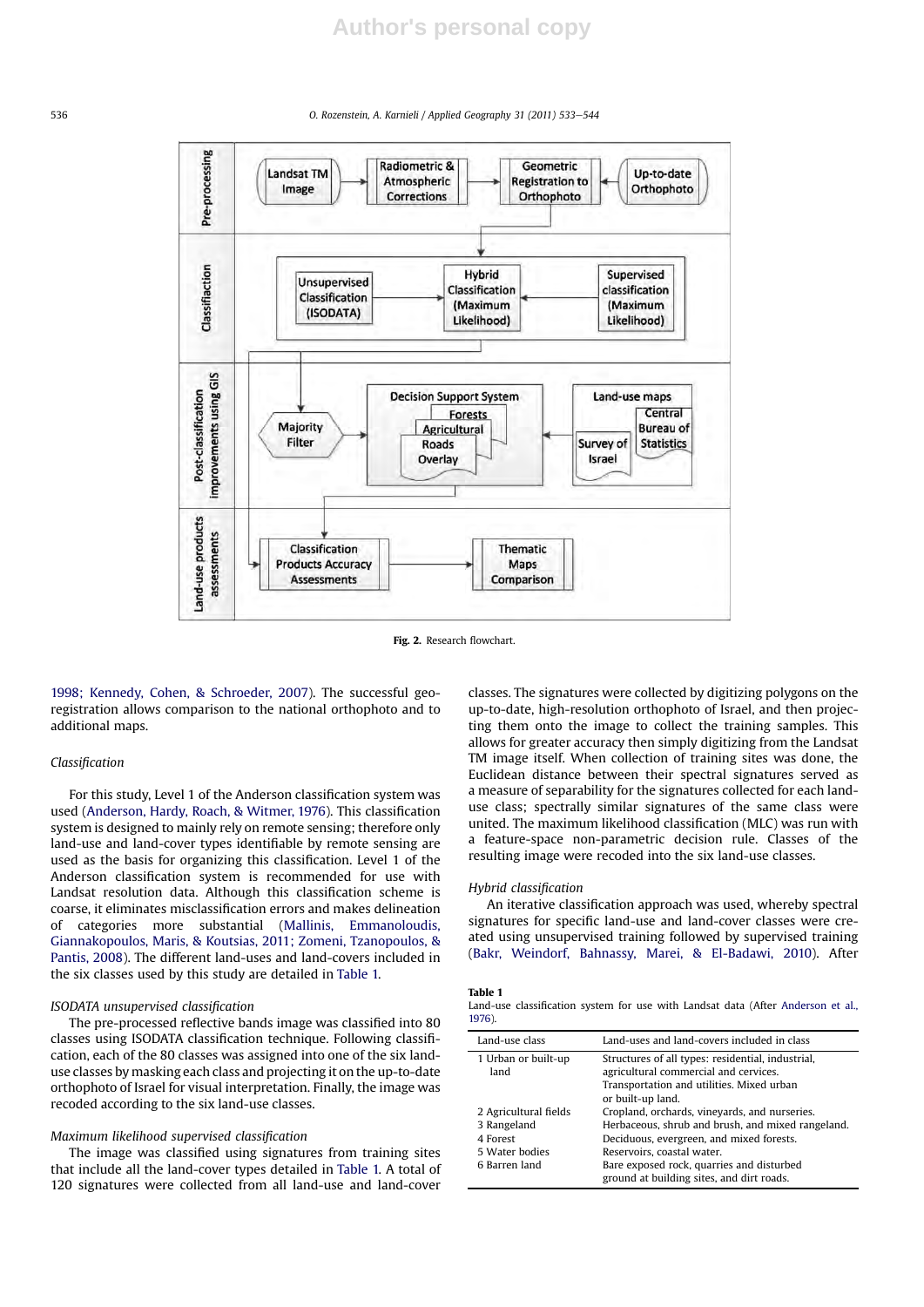evaluating the classification product accuracies, signatures that contributed to the most accurate class assignments from both supervised and unsupervised training were appended together. MLC was applied again with the improved signature set.

#### Post-classification processing

While governmental land-use maps have their flaws, some relevant information could be extracted from them in order to improve the remote-sensing based classification. Created in 2004, the CBS map has been based on data from 2002. Although delineation of built-up terrain (housing and agricultural buildings) in the Bedouin diaspora of the Negev was added in 2007, this map is not updated for recent changes in land-use. While the CBS map is very detailed for urban and built-up land-uses and moderately detailed for agricultural land-uses, it does not account for areas used for pasture. These rangelands are categorized under "other open grounds" together with everything that does not fit into one of the other land-use classes of the CBS map. The Survey of Israel map is much more expensive and thus, only parts were available for use. Moreover, those parts were updated for 2004. Morphological cover features and orchards are mapped to a great detail but areas used for pasture are not defined. Also, some, but not all urban land-uses are defined. Most built-up areas are included in the "area without known characteristics" class together with other land-cover classes that do not fit in any class. Since both maps are relatively up-to-date and contain some useful information for land-use classification, they were combined to enhance the remote-sensing based classification efforts.

Land-use polygon layers were clipped according to the research area boundaries and converted to ERDAS raster format using ARCGIS. The data was resampled to 30 m resolution to match the Landsat TM data. Each of the land-use and land-cover classes of the original maps was recoded into the most fitting of the six land-use classes (Fig. 3). No classes were recoded into the "Water" and "Barren land" classes.

A Decision Support System (DSS) was designed (Fig. 4) based on a set of logical land-use trends, and the "convergence of evidence" approach (Sader et al., 1995) whereby a pixel's value is updated only if an indicator exists in all data layers. It was decided not to update water and barren land pixels since the land-use maps do not account for them. To clear up some of the "salt & pepper" noise



Fig. 4. Flowchart for the post-classification accuracy improvements by noise filtering and incorporation of ancillary land-use data using a Decision Support System (DSS).



Fig. 3. Land-use maps assigned to Level 1 of the Anderson classification system (Anderson et al., 1976): (A) Central Bureau of Statistics (2004); (B) Survey of Israel (2004). The legend applies to all maps in this work.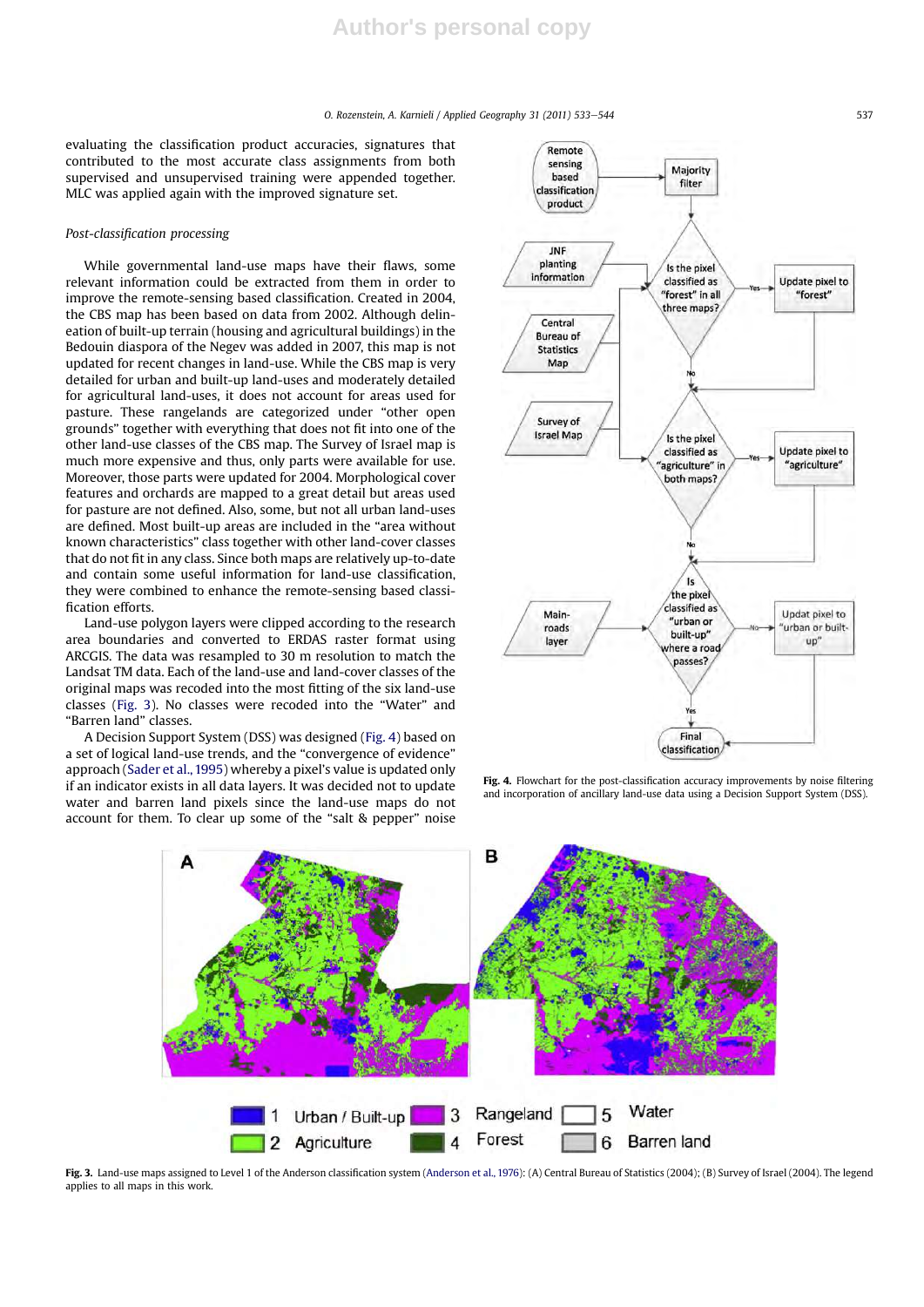apparent in the remote-sensing based classification products, a majority filter was employed for all of them. Following the majority filter, the three steps outlined below were executed in the order described for all the products:

- Since there is mainly afforestation and little or no deforestation in Israel, it was assumed that a pixel classified as forest in both land-use maps, should be classified as forest in the final classification product. However, since the forest areas in the maps represent JNF development areas, which are actually not all forests, additional information about forest planting was integrated into the decision making process. Thus, information layers containing older planted forests and trees planted on stream banks were used to confirm the afforestation in the JNF development areas.
- In a similar fashion, agricultural land could theoretically be transformed into built-up land, but rarely would it be abandoned to become a forest or rangeland. Most classification accuracy assessments showed only few pixels misclassified as built-up land instead of agricultural fields. Also, it was assumed that not a great deal of land has undergone the transition from agricultural to built-up in the five-year gap between the productions of the land-use maps and the acquisition of the satellite image. Due to all these assumptions, it was decided a pixel classified as agricultural land in both maps should be classified as so in the final classification product.
- As for built-up land, since the Survey of Israel map is not very accurate for that class it was decided not to update this class from the two land-use maps. However, after being paved, main roads are usually not converted to any other land-uses. Therefore, they were extracted from a GIS layer containing all the roads in Israel and overlaid on top of the final classification product.

#### Classification accuracy assessment

Throughout the classification process, the accuracy of classification maps was assessed by a set of 600 points sampled using the stratified random sampling; 100 points were randomly selected for each of the classes in the first generated classification map of this research (the ISODATA classification). These validation points were projected on to the up-to-date orthophoto of Israel, visually interpreted and each point was assigned to one of the land-use classes defined in Table 1. When using a coarse classification scheme such as the Anderson Level 1 classification, the analyst's interpretation based on a detailed orthophoto (1m spatial resolution) is not only as accurate as collecting ground truth data, but also faster and more efficient. The same validation set was further used for all the generated classification products to help ensure that the differences in accuracy could be attributed to the nature of class allocation and not the selected validation set (Foody, 2004). For each map, a confusion matrix was created and accuracy measures were calculated. The use of measures such as overall accuracy, Kappa statistics, producer's accuracy, user's accuracy and the conditional Kappa, are quite common and explained in detail in numerous publications (e.g. Campbell, 1996; Congalton, 1991; Foody, 2002; Lillesand & Kiefer, 2000; Rosenfield & Fitzpatrick-Lins, 1986).

#### Thematic maps accuracy comparison

When comparing classification methods, to decide which one is better, a researcher can simply choose the classifier yielding a better accuracy as measured by the overall accuracy, or the Kappa statistic (Cingolani, Renison, Zak, & Cabido, 2004). However, not every difference is significant and therefore, statistical significance tests are required. Comparison of Kappa coefficients using a Z-test is perhaps the method most advocated for thematic maps accuracy comparison (Congalton, 1991; Congalton, Oderwald, & Mead, 1983; Elmahboub, Scarpace, & Smith, 2009; Foody, 2002, 2004; Rosenfield & Fitzpatrick-Lins, 1986; Sader et al., 1995). Having used the same validation set for all the classification products, one cannot assume the samples used to derive each Kappa coefficient are independent and therefore the parametric test for comparing Kappa coefficients is inappropriate (Foody, 2004). If a Z-test was performed, it may result in overly large variance estimates and too conservative inference about the difference in accuracy between the two methods (De Leeuw et al., 2006).

An alternative approach for comparison of related samples has emerged in recent years; instead of comparing Kappa coefficients, the statistical significance of the difference between two proportions may be evaluated using McNemar's test (De Leeuw et al., 2006; Foody, 2004). This is a non-parametric test that is based on a binary distinction between correct and incorrect class allocations (Table 2). The McNemar test is based upon the standardized normal test statistic in equation (1).

$$
z = \frac{b - c}{\sqrt{b + c}}\tag{1}
$$

Since the square of z follows a Chi-squared distribution with one degree of freedom (Foody, 2004), the test equation could be expressed as equation (2):

$$
\chi^2 = \frac{(b-c)^2}{b+c} \tag{2}
$$

While  $\chi^2$  distribution is continuous, the distribution of sample frequencies in tests based on  $z$  is discrete (Dietterich, 1998). Therefore, a continuity correction is recommended. It is particularly important if the sample size used is small, but its impact diminishes for large sample sizes (Foody, 2004).

Equation (3) incorporates such a continuity correction:

$$
\chi^2 = \frac{(|b - c| - 1)^2}{b + c} \tag{3}
$$

#### Results

#### Reflective band classification

The accuracies of both the supervised and unsupervised classification of the reflective bands were assessed. Confusion matrixes and accuracy measures can be found in Tables 3 and 4. Judging by the overall accuracy and overall Kappa statistics, it is apparent that the unsupervised classification is superior to the supervised classification (overall accuracy of 70.67% vs. 60.83%, respectively, Kappa statistic of 0.65 vs. 0.53, respectively). A McNemer's test confirmed that the unsupervised classification was significantly better in comparison to the supervised classification ( $\chi^2$  = 19.67, p < 0.0001). However, when looking at specific class accuracy measures, such as the conditional Kappa, a different reality unfolds; for most classes, the supervised classification accuracies are better or similar to the

#### Table 2

Cross tabulation of number of correct and wrongly classified pixels for two alternative classifiers; the definition of matrix elements used in equations  $(1)$ – $(3)$ .

|                  | Classification 1 |         |           |
|------------------|------------------|---------|-----------|
| Classification 2 |                  | Correct | Incorrect |
|                  | Correct          |         |           |
|                  | Incorrect        |         |           |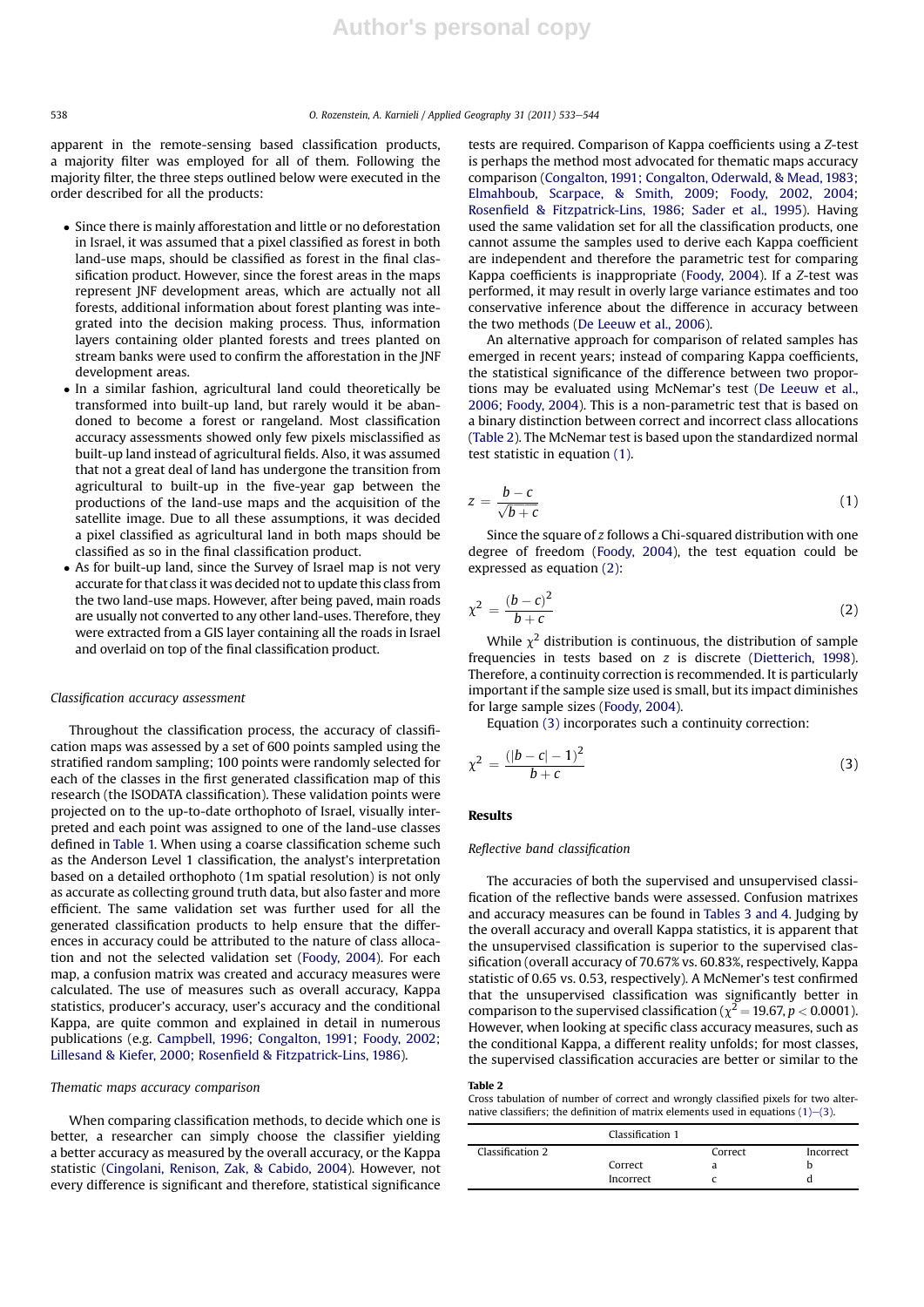$\Omega$  Rozenstein, A. Karnieli / Applied Geography 31 (2011) 533–544  $\sim$  539

|                     | Class | Reference data |                 |     |          |          | Sum      |                   |
|---------------------|-------|----------------|-----------------|-----|----------|----------|----------|-------------------|
|                     |       | 1              | $\overline{2}$  | 3   | 4        | 5        | 6        |                   |
| Classified data     | 1     | 61             | 20              | 19  | $\Omega$ | $\Omega$ | $\Omega$ | 100               |
|                     | 2     | 7              | 55              | 35  | 3        | $\Omega$ | $\Omega$ | 100               |
|                     | 3     | 2              | 15              | 83  | $\Omega$ | O        | 0        | 100               |
|                     | 4     | 1              | 25              | 36  | 38       | $\Omega$ | $\Omega$ | 100               |
|                     | 5     | 0              | 4               | 4   | 2        | 90       | $\Omega$ | 100               |
|                     | 6     | O              | $\Omega$        | 3   | $\Omega$ | $\Omega$ | 97       | 100               |
|                     | Sum   | 71             | 119             | 180 | 43       | 90       | 97       | 600               |
| Producer's accuracy |       |                | User's accuracy |     |          |          |          | Conditional Kappa |
| 85.92%              |       |                | 61.00%          |     |          | 0.56     |          |                   |
| 46.22%              |       |                | 55.00%          |     |          | 0.44     |          |                   |
| 46.11%              |       |                | 83.00%          |     |          | 0.76     |          |                   |
| 88.37%              |       |                | 38.00%          |     |          | 0.33     |          |                   |
| 100.00%             |       |                | 90.00%          |     |          | 0.88     |          |                   |
| 100.00%             |       |                | 97.00%          |     |          | 0.96     |          |                   |
|                     |       |                |                 |     |          |          |          |                   |

Table 3 Confusion matrix and accuracy measures for ISODATA unsupervised classification.

The bold parts are used for the computation of the overall accuracy measure. Overall Classification Accuracy =  $70.67%$ .

Overall Kappa Statistics  $= 0.65$ .

unsupervised accuracies. When closely observing the first class (Urban or Built-up Land), it is apparent that it exhibits a very low user's accuracy and conditional Kappa for the supervised classification, and much higher values for the unsupervised classification.

Following this notion, the hybrid classification used the signatures that were generated by the ISODATA classification as the training set for the first class instead of the training signatures obtained in a supervised manner from digitizing areas of interest around settlements. The error matrix and accuracy measures for this hybrid classification are presented in Table 5. While the hybrid MLC results seem synergetic in a sense that both the overall accuracy and the overall Kappa statistics were improved, the McNemer's test confirmed that the accuracy improvement by the hybrid classification was statistically significant in comparison to the supervised classification ( $\chi^2$  = 42.15, p < 0.0001), but not significant in comparison to the unsupervised classification  $(\chi^2 = 1.43$ , not significant (NS)).

#### GIS decision support system (DSS)

Each of the filtered remote-sensing based classification products has undergone improvement using a DSS. "Before" and "After"

Table 4

|                     | Class | Reference data |                 |                |                | Sum      |                   |     |
|---------------------|-------|----------------|-----------------|----------------|----------------|----------|-------------------|-----|
|                     |       | 1              | $\overline{2}$  | 3              | $\overline{4}$ | 5        | 6                 |     |
| Classified data     | 1     | 70             | 81              | 81             | 11             | 13       | 3                 | 259 |
|                     | 2     | $\Omega$       | 27              | 7              | 3              | $\Omega$ | $\Omega$          | 37  |
|                     | 3     |                | 5               | 86             | 13             | $\Omega$ | 2                 | 107 |
|                     | 4     | $\Omega$       | 6               | $\overline{2}$ | 13             | $\Omega$ | $\Omega$          | 21  |
|                     | 5     | $\Omega$       | $\Omega$        |                | 3              | 77       | O                 | 81  |
|                     | 6     | $\Omega$       | $\Omega$        | 3              | $\Omega$       | $\Omega$ | 92                | 95  |
|                     | Sum   | 71             | 119             | 180            | 43             | 90       | 97                | 600 |
| Producer's accuracy |       |                | User's accuracy |                |                |          | Conditional Kappa |     |
| 98.59%              |       |                | 27.03%          |                |                | 0.17     |                   |     |
| 22.69%              |       |                | 72.97%          |                |                | 0.66     |                   |     |
| 47.78%              |       |                | 80.37%          |                |                | 0.72     |                   |     |
| 30.23%              |       |                | 61.90%          |                |                | 0.59     |                   |     |
| 85.56%              |       |                | 95.06%          |                |                | 0.94     |                   |     |
| 94.85%              |       |                | 96.84%          |                |                | 0.96     |                   |     |

The bold parts are used for the computation of the overall accuracy measure. Overall Classification Accuracy  $= 60.83%$ . Overall Kappa Statistics  $= 0.53$ .

| ı<br>п<br>12<br>ı<br>. . |
|--------------------------|
|                          |

Confusion matrix and accuracy measures for hybrid MLC.

|                     | Class |          | Reference data  |          |          |          |                   | Sum |
|---------------------|-------|----------|-----------------|----------|----------|----------|-------------------|-----|
|                     |       | 1        | 2               | 3        | 4        | 5        | 6                 |     |
| Classified data     | 1     | 67       | 49              | 28       | 4        | 5        | $\Omega$          | 153 |
|                     | 2     |          | 35              | 7        | 5        | $\Omega$ | $\Omega$          | 48  |
|                     | 3     | 3        | 23              | 129      | 3        | 1        | $\Omega$          | 159 |
|                     | 4     | $\Omega$ | 12              | 13       | 29       | $\Omega$ | $\Omega$          | 54  |
|                     | 5     | $\Omega$ | 0               | $\Omega$ | 2        | 84       | $\Omega$          | 86  |
|                     | 6     | $\Omega$ | O               | 3        | $\Omega$ | $\Omega$ | 97                | 100 |
|                     | Sum   | 71       | 119             | 180      | 43       | 90       | 97                | 600 |
| Producer's accuracy |       |          | User's accuracy |          |          |          | Conditional Kappa |     |
| 94.37%              |       |          | 43.79%          |          |          | 0.36     |                   |     |
| 29.41%              |       |          | 72.92%          |          |          | 0.66     |                   |     |
| 71.67%              |       |          | 81.13%          |          |          | 0.73     |                   |     |
| 67.44%              |       |          | 53.70%          |          |          | 0.50     |                   |     |
| 93.33%              |       |          | 97.67%          |          |          | 0.97     |                   |     |
| 100.00%             |       |          | 97.00%          |          |          | 0.96     |                   |     |

The bold parts are used for the computation of the overall accuracy measure. Overall Classification Accuracy =  $73.50%$ .

Overall Kappa Statistics  $= 0.68$ .

products are presented in Fig. 5. Confusion matrices and additional accuracy measures are presented in Tables  $6-8$ . It was found that the DSS improved all the classification products by up to 10%. This improvement was found to be statistically significant ( $\alpha = 0.01$ ) in every case (Table 9). The most accurate classification product was produced from reflective bands using the hybrid classification and the DSS improvement (81% overall accuracy, Kappa  $= 0.7681$ ). When comparing its accuracy to those of the rest of the classification products, it was found to be significantly different from all of them (Table 10).

Fig. 6 summarizes the accuracies obtained for all the products, including the separate contribution of each stage of the DSS. Out of all the components, updating for agricultural land contributed most for the accuracy increase by the DSS.

#### Discussion

A Landsat TM image was pre-processed and classified using three methods: supervised, unsupervised, and hybrid classification methods. Following this, the classification products' accuracy was assessed. A comparison of the products' accuracy was conducted to find out if the accuracy differences are statistically significant. It was found that unsupervised training produces more accurate results than supervised training. A hybrid supervised-unsupervised classification also produced more accurate classifications than the supervised classification; however, it did not improve the accuracy significantly in comparison to the unsupervised classification. All of the classification products were improved using GIS. First, a majority filter was used to smooth "salt & pepper" noise. Then, ancillary data from land-use maps and road maps was applied through a DSS to update the classification products. As a result, all products were improved significantly by up to 10%.

While others found supervised classification worked better than unsupervised classification (Alrababah & Alhamad, 2006), the opposite was found in this work, suggesting the training did not account for all the complex spectral variations of land-cover in the area. It is therefore concluded that one must be intimately familiarized with the research area to be able to train the maximum likelihood classifier properly. In a very heterogeneous area, collection of representative signatures is challenging. It was shown that statistically based clustering using ISODATA can produce superior results in such a situation.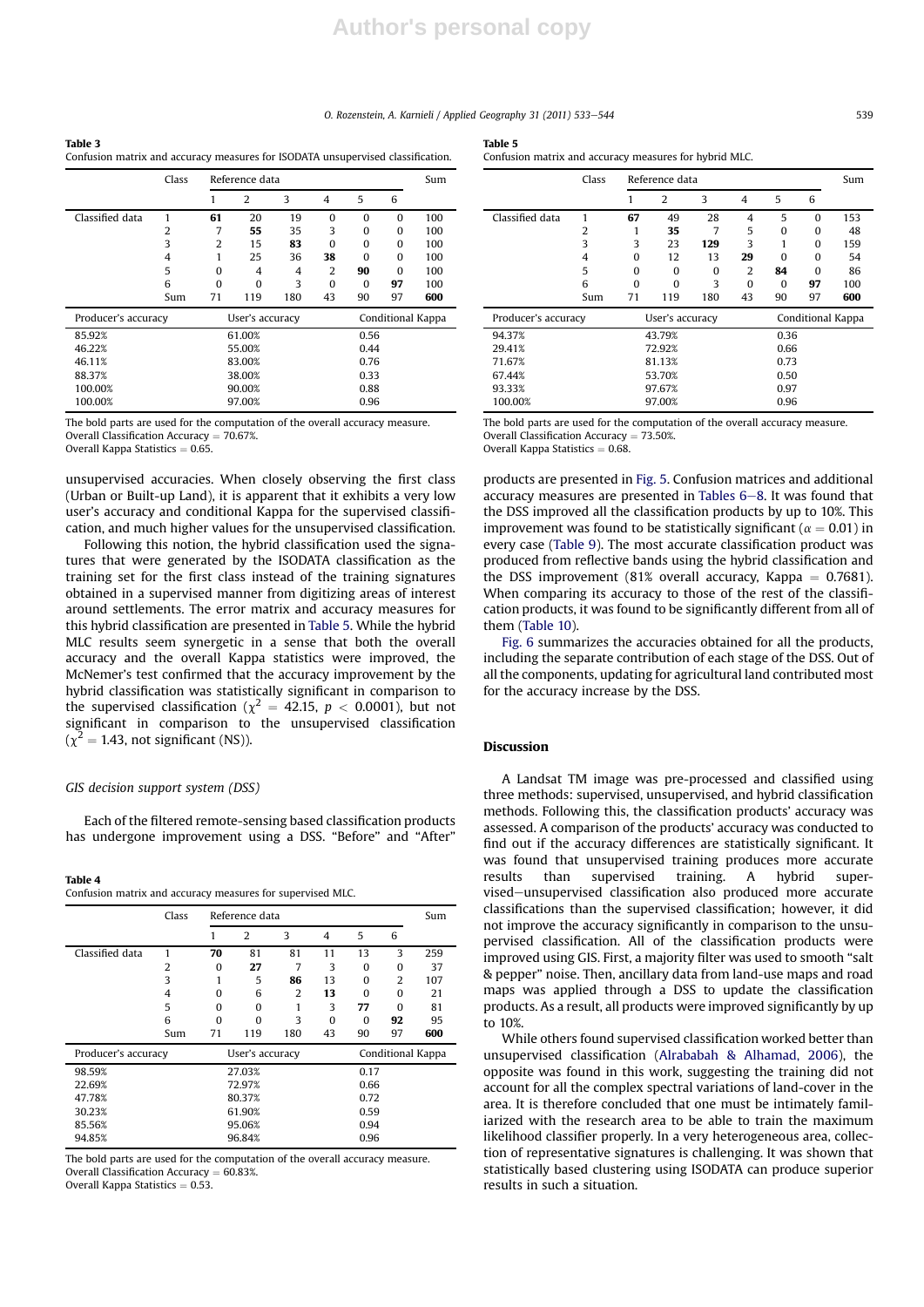540 **SAO SALL SERVIET CONSTRUCTED ACCOMPT** O. Rozenstein, A. Karnieli / Applied Geography 31 (2011) 533–544



Fig. 5. Classification products: (A) ISODATA unsupervised classification; (B) ISODATA + DSS; (C) MLC supervised classification; (D) MLC + DSS; (E) Hybrid classification; (F) Hybrid  $classification + DSS$ .

The best overall accuracy achieved in this work is 81%, which is below the 85% level set as satisfactory for planning and management purposes (Anderson et al., 1976). However, in reality the accuracy of the classifications reported in many publications was also generally below the commonly recommended 85% target (Foody, 2002; Wilkinson, 2005) and its usefulness as a standard is unclear (Foody, 2008; Wulder, Franklin, White, Linke, & Magnussen, 2006). While some studies of land-use and landcover achieved better accuracies, it is not always clear from the publication how the accuracy assessment was conducted (Koutsias & Karteris, 2003). Others conduct assessments limited by the amount of available data points (Cingolani et al., 2004; Elmahboub et al., 2009; Fuller, Groom, & Jones, 1994). Several land-cover mapping projects for the US using Landsat data present accuracies such as 65-82% (Homer, Huang, Yang, & Wylie, 2002), 70-98% with an overall average accuracy across all mapping zones of 83.9% (Homer, Huang, Yang, Wylie, & Coan, 2004; Homer et al., 2007), and 78.3-88.5% (Xian, Homer, & Fry, 2009). Therefore, while aspiring to uphold the accepted standards, the accuracy obtained in this study is quite satisfactory, as it resembles that of analogous studies.

It has been claimed that "the remote-sensing community appears to have a somewhat masochistic tendency in accuracy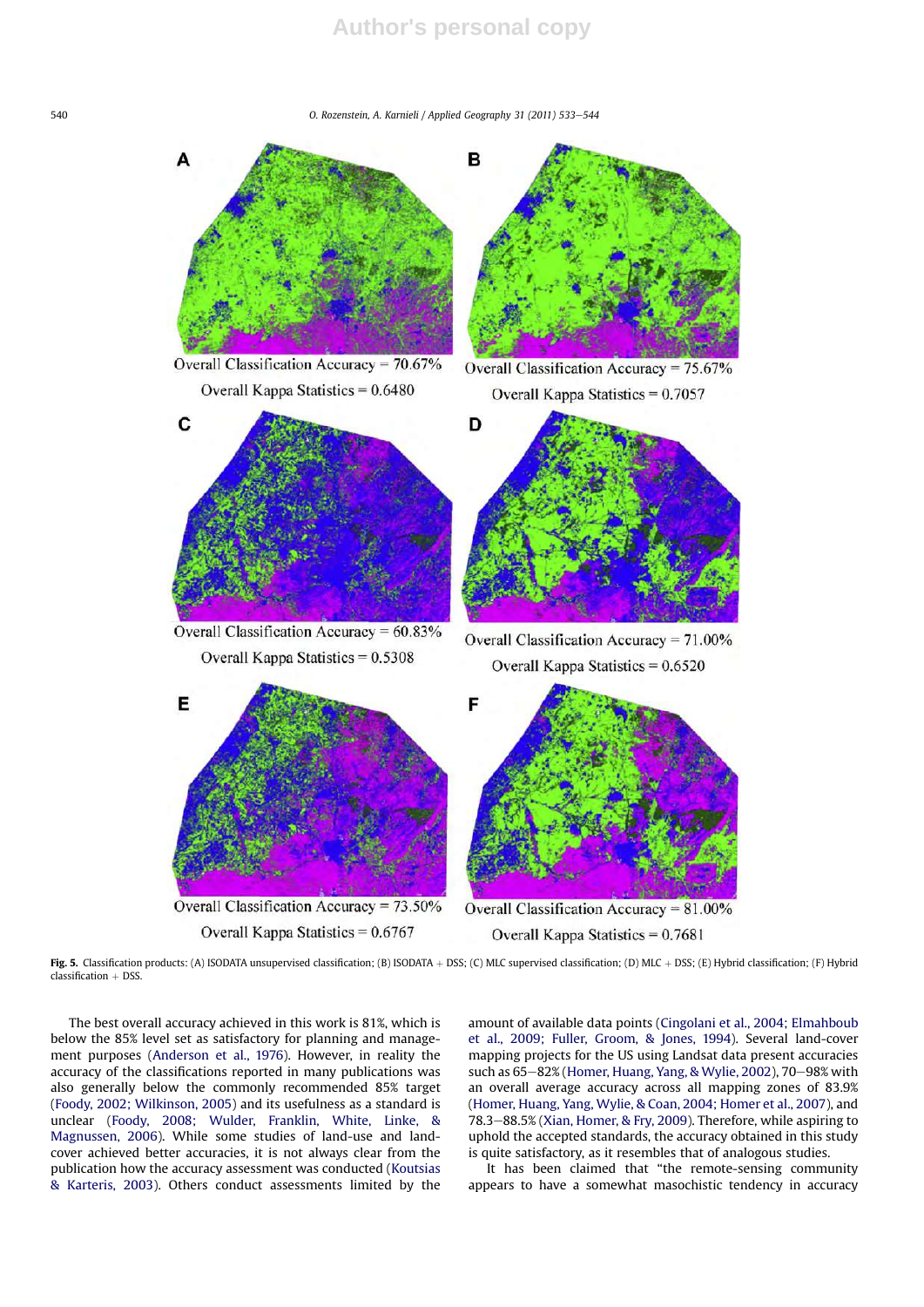#### Table 6

Confusion matrix and accuracy measures for ISODATA unsupervised classification with post-classification improvements.

#### Table 8

Confusion matrix and accuracy measures for hybrid classification of the reflective bands with post-classification improvements.

|                     | Class          | Reference data |                 |                |          | Sum      |    |                   |
|---------------------|----------------|----------------|-----------------|----------------|----------|----------|----|-------------------|
|                     |                | 1              | $\overline{2}$  | 3              | 4        | 5        | 6  |                   |
| Classified data     | 1              | 59             | 8               | 15             | $\Omega$ | $\Omega$ | 1  | 83                |
|                     | $\overline{2}$ | 12             | 100             | 46             | 2        | 0        | o  | 160               |
|                     | 3              | 0              | 4               | 79             | 0        | $\Omega$ | 9  | 92                |
|                     | 4              | 0              | 3               | 34             | 39       | O        | 0  | 76                |
|                     | 5              | 0              | 4               | 4              | 2        | 90       | O  | 100               |
|                     | 6              | O              | $\Omega$        | $\overline{2}$ | 0        | $\Omega$ | 87 | 89                |
|                     | Sum            | 71             | 119             | 180            | 43       | 90       | 97 | 600               |
| Producer's accuracy |                |                | User's accuracy |                |          |          |    | Conditional Kappa |
| 83.10%              |                |                | 71.08%          |                |          | 0.67     |    |                   |
| 84.03%              |                |                | 62.50%          |                |          | 0.53     |    |                   |
| 43.89%              |                |                | 85.87%          |                |          | 0.80     |    |                   |
| 90.70%              |                |                | 51.32%          |                |          | 0.48     |    |                   |
| 100.00%             |                |                | 90.00%          |                |          | 0.88     |    |                   |
| 89.69%              |                |                | 97.75%          |                |          | 0.97     |    |                   |

The bold parts are used for the computation of the overall accuracy measure. Overall Classification Accuracy =  $75.67%$ .

Overall Kappa Statistics  $= 0.71$ .

assessment, subjecting its thematic maps to an overly harsh and critical appraisal using pessimistically biased techniques yet accepting other maps with little question to their accuracy" (Foody, 2008). In this work, the use of ancillary maps for post-classification processing was done while the authors were aware of this critique. Assessing the ancillary map accuracies using the same set of validation data as for the maps derived from remote-sensing classified data is difficult, since they have different thematic classes. The interoperability problem associated with differences in map legends is often the greatest problem encountered in the comparison of thematic maps (Foody, 2007). Translating between legends is not necessarily straightforward, and can be a major source of error. It is also implicitly assumed that the maps are perfectly coregistered, an assumption which has not been verified. Since the accuracy of the ancillary maps is unknown, the authors hoped to avoid incorporation of errors from these maps into the products of this work through the combined use of several data sources. Still, some error might have been introduced to the final thematic maps by the use of these maps. Assessing the accuracy improvement for each stage of the DSS separately, verifies that this error is not greater than the contribution to the accuracy improvements. Such verification has not been reported by others who incorporated

#### Table 7

Confusion matrix and accuracy measures for supervised MLC with post-classification improvements.

|                     | Class          |          | Reference data  |     |                |          | Sum      |                   |
|---------------------|----------------|----------|-----------------|-----|----------------|----------|----------|-------------------|
|                     |                | 1        | 2               | 3   | 4              | 5        | 6        |                   |
| Classified data     | 1              | 67       | 32              | 66  | 4              | 9        | 9        | 187               |
|                     | $\overline{2}$ | 4        | 81              | 20  | 2              | $\Omega$ | $\Omega$ | 107               |
|                     | 3              | $\Omega$ | 4               | 79  | 3              | $\Omega$ | 2        | 88                |
|                     | 4              | $\Omega$ | $\overline{2}$  | 11  | 32             | O        | O        | 45                |
|                     | 5              | $\Omega$ | O               | 1   | $\overline{2}$ | 81       | O        | 84                |
|                     | 6              | $\Omega$ | ŋ               | 3   | $\Omega$       | O        | 86       | 89                |
|                     | Sum            | 71       | 119             | 180 | 43             | 90       | 97       | 600               |
| Producer's accuracy |                |          | User's accuracy |     |                |          |          | Conditional Kappa |
| 94.37%              |                |          | 35.83%          |     |                | 0.27     |          |                   |
| 68.07%              |                |          | 75.70%          |     |                | 0.70     |          |                   |
| 43.89%              |                |          | 89.77%<br>0.85  |     |                |          |          |                   |
| 74.42%              |                |          | 71.11%          |     |                | 0.69     |          |                   |
| 90.00%              |                |          | 96.43%          |     |                | 0.96     |          |                   |
| 88.66%              |                |          | 96.63%          |     |                | 0.96     |          |                   |

The bold parts are used for the computation of the overall accuracy measure. Overall Classification Accuracy  $= 71\%$ . Overall Kappa Statistics  $= 0.65$ .

|                     | Class |          | Reference data  |          |                |          |                   | Sum |
|---------------------|-------|----------|-----------------|----------|----------------|----------|-------------------|-----|
|                     |       | 1        | 2               | 3        | $\overline{4}$ | 5        | 6                 |     |
| Classified data     | 1     | 66       | 26              | 18       | 2              | 5        | $\Omega$          | 117 |
|                     | 2     | 5        | 81              | 16       | 3              | $\Omega$ | $\Omega$          | 105 |
|                     | 3     | $\Omega$ | 7               | 125      | $\overline{2}$ | 1        | 1                 | 136 |
|                     | 4     | $\Omega$ | 5               | 18       | 34             | $\Omega$ | $\Omega$          | 57  |
|                     | 5     | $\Omega$ | $\Omega$        | $\Omega$ | $\overline{2}$ | 84       | $\Omega$          | 86  |
|                     | 6     | $\Omega$ | $\Omega$        | 3        | $\Omega$       | $\Omega$ | 96                | 99  |
|                     | Sum   | 71       | 119             | 180      | 43             | 90       | 97                | 600 |
| Producer's accuracy |       |          | User's accuracy |          |                |          | Conditional Kappa |     |
| 92.96%              |       |          | 56.41%          |          |                | 0.51     |                   |     |
| 68.07%              |       |          | 77.14%          |          |                | 0.71     |                   |     |
| 69.44%              |       |          | 91.91%          |          |                | 0.88     |                   |     |
| 79.07%              |       |          | 59.65%          |          |                | 0.57     |                   |     |
| 93.33%              |       |          | 97.67%          |          |                | 0.97     |                   |     |
| 98.97%              |       |          | 96.97%          |          |                | 0.96     |                   |     |

The bold parts are used for the computation of the overall accuracy measure. Overall Classification Accuracy =  $81\%$ .

Overall Kappa Statistics  $= 0.76$ .

several sets of ancillary data in their post-classification accuracy improvements (e.g. Alrababah & Alhamad, 2006; Sader et al., 1995).

It is advised for future studies to adopt this approach of examining the added value of each component in the process to the final accuracy. It is not trivial that any addition of data will result in improvement as this depends on the area, the quality of the initial classification and of the ancillary data. Each stage in the process should be evaluated by itself, and also within the context of the work flow; an addition of one data source might damage the accuracy, but in combination with another processing stage, or additional data sources it could prove to be of added value, and vice versa. Therefore, while it is generally recommended to incorporate additional spatial data sources with the remote-sensing data, there is no guarantee for improved accuracy as more spatial data is added and a trial and error process to eliminate redundant or damaging data is mandatory.

It was observed that out of all the components of the DSS, updating of agricultural areas contributed the most for improving the final products' accuracies. In spite of including training samples of crops in varied phonological stages in the MLC, there was still confusion with rangelands, urban, and forest classes. Since there are very few fields that are not cultivated for long periods of time, this problem could be solved by classifying multiple images of the same year, to capture vegetation peaks in all fields. This sort of technique was previously used for mapping of traditionallymanaged rice fields (Turner & Congalton, 1998) and forest type classification (Wolter, Mladenoff, Host, & Crow, 1995). Unfortunately, for the current project, only one Landsat TM 5 image is available in 2009 over the study from USGS archives, not considering the Landsat ETM $+$  7 with the scan-line corrector off. Therefore, multi-date classification approach was not attempted.

One of the main conclusions of this work is that the incorporation of the governmental land-use maps was very effective in improving the remote-sensing based classification. Alas, the

|--|

Comparison of remote-sensing based classification products vs. those products after DSS improvements.

|                |       | <i>p</i> -value | Overall classification<br>accuracy improvement |
|----------------|-------|-----------------|------------------------------------------------|
| <b>ISODATA</b> | 11.68 | 0.0006          | 5%                                             |
| MLC.           | 35.64 | < 0.0001        | 10.17%                                         |
| <b>HYBRID</b>  | 26.94 | < 0.0001        | 8%                                             |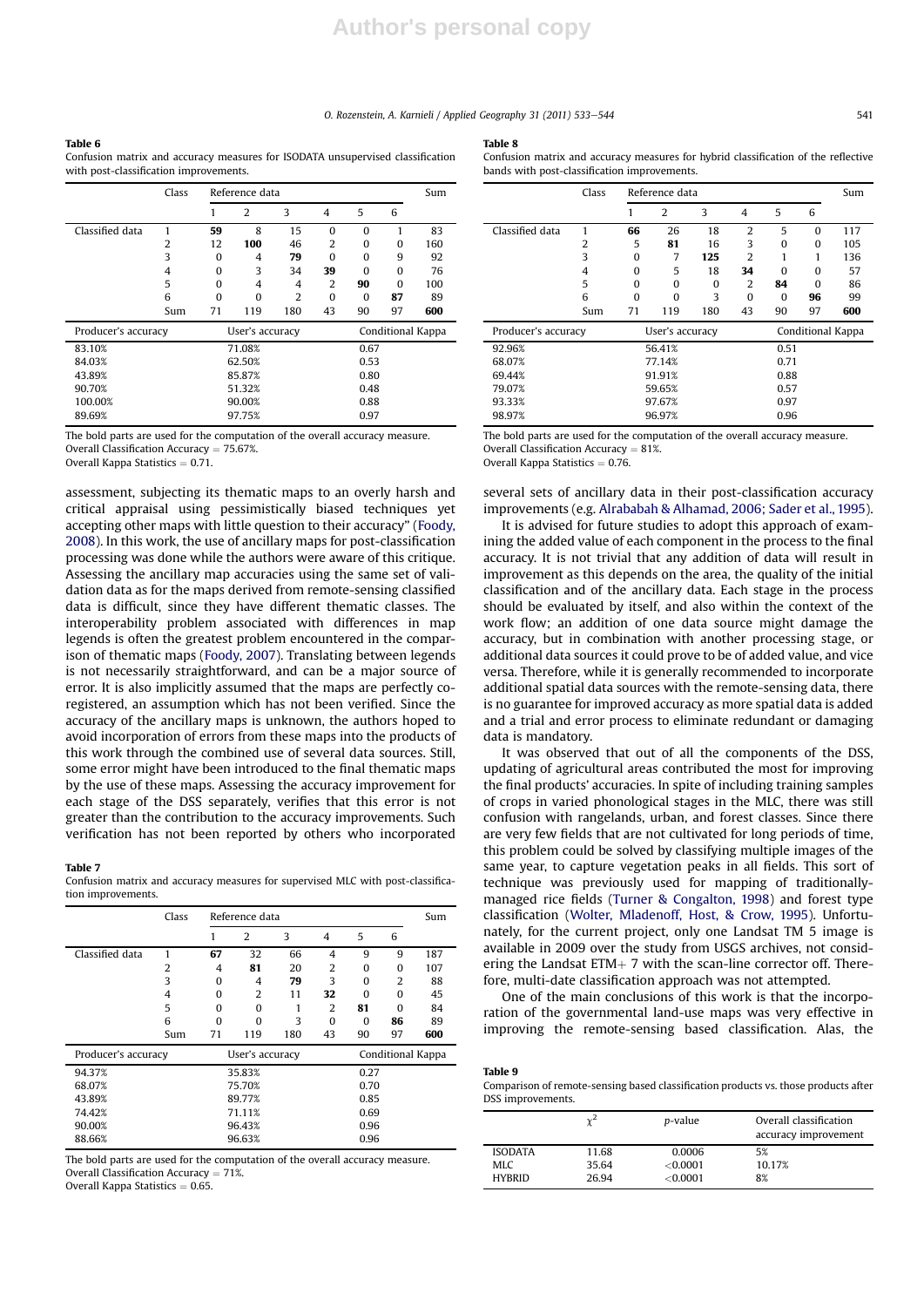#### Table 10

Comparison of all classification products to the hybrid classification with DSS improvement (the most accurate of all based on overall accuracy and Kappa statistic).

|                 | $\gamma^2$ | <i>p</i> -value |
|-----------------|------------|-----------------|
| <b>ISODATA</b>  | 24.81      | < 0.0001        |
| MLC.            | 90.57      | < 0.0001        |
| <b>HYBRID</b>   | 26.94      | < 0.0001        |
| $ISODATA + DSS$ | 8.90       | 0.0029          |
| $MLC + DSS$     | 40.48      | < 0.0001        |

overlap between the maps and the research area was not complete; the CBS map had only contributed information within the "Green line" boundaries (the 1949 armistice lines established between Israel and its neighbors), and the Survey of Israel map was missing a section in the south-western corner of the research area. In addition, military installations were masked in the governmental maps. Therefore, the DSS contributed to updating only parts of the classification map. It is the authors' belief that the accuracy improvement potential through the use of ancillary data has not been exhausted; had more complete maps coverage been available, the DSS improvements would yield better accuracy.

This is the first time (to our knowledge) that rangelands were defined in a land-use map of this area. This is a very heterogeneous class, which includes many land-cover types, consisting of different kinds of soil and diverse vegetation cover types. While the rangeland class consists of the natural, undeveloped environment of the northern Negev, in which grazing traditionally took place, agriculture land and forests both still support grazing for parts of the year. Forest managers allow grazing between February and May to prevent accumulation of burning material, remove vegetation and encourage water flow into sink areas called limans (Karnieli, Ben-Asher, Dodi, Issar, & Oron, 1988) for storage, and increasing the biological diversity through geophyte encouragement (Isaac Moshe, JNF southern region manager, personal communication).



Fig. 6. Accuracies obtained for reflective bands products, including the separate contribution of each stage of the DSS by itself.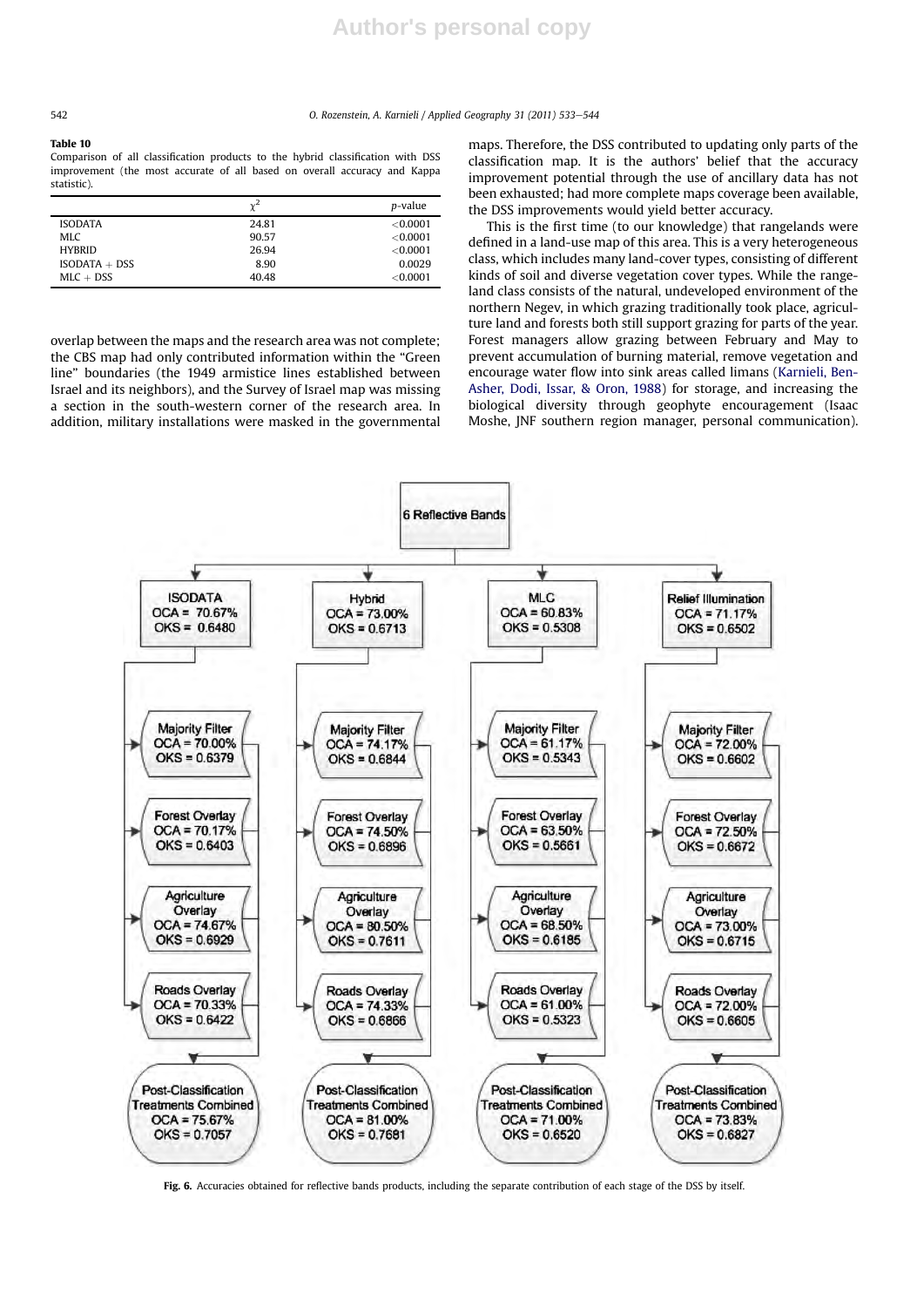O. Rozenstein, A. Karnieli / Applied Geography 31 (2011) 533–544 543

During the summer, Bedouin herds graze on stubble in cultivated crop fields, but not in orchards, both incorporated in the agricultural land class. This is an example of the limitations of mapping land-use using remote sensing; even extensive activities covering large tracts of land are not always amenable to interpretation from remote sensor data (Anderson et al., 1976). For this reason, the products of this work should be used carefully, together with ancillary knowledge in order to draw conclusions and conduct estimates of grazing territories.

#### Conclusions

- When lacking intimate familiarization with a large, complex, and heterogeneous area, unsupervised classification has a potential to produce more accurate results than supervised classification.
- Hybrid supervised-unsupervised classification produced more accurate classifications than the supervised classification; however, it did not improve the accuracy significantly in comparison to the unsupervised classification.
- Using a decision support system for updating the map based on expert knowledge and ancillary GIS data improved the classification accuracy significantly in all cases by  $5-10%$ . There is great potential in this technique, but it depends on the availability of quality ancillary data. In the case of the northern Negev this potential is not fully realized yet due to partial coverage of the available land-use maps.

#### Acknowledgements

This Research program was sponsored by the Mid-East Program, International Programs, United States Forest Service.

The authors wish to thank the helpful comments and advise from both anonymous reviewers.

#### References

- Alrababah, M. A., & Alhamad, M. N. (2006). Land use/cover classification of arid and semi-arid Mediterranean landscapes using Landsat ETM. International Journal of Remote Sensing, 27, 2703.
- Anderson, J. R., Hardy, E. E., Roach, J. T., & Witmer, R. E. (1976). A land use and land cover classification system for use with remote sensor data. U.S. Geological Survey Professional Paper, 964, 28.
- Bakr, N., Weindorf, D. C., Bahnassy, M. H., Marei, S. M., & El-Badawi, M. M. (2010). Monitoring land cover changes in a newly reclaimed area of Egypt using multitemporal Landsat data. Applied Geography, 30, 592-605.
- Bolstad, P. V., Gessler, P., & Lillesand, T. M. (1990). Positional uncertainty in manually digitized map data. International Journal of Geographical Information Systems, 4, 399.
- Brown, D. G., Pijanowski, B. C., & Duh, J. D. (2000). Modeling the relationships between land use and land cover on private lands in the Upper Midwest, USA. Journal of Environmental Management, 59, 247-263.
- Campbell, J. B. (1996). Introduction to remote sensing. New York: The Guilford Press.  $(np 622)$
- Chander, G., Markham, B. L., & Helder, D. L. (2009). Summary of current radiometric calibration coefficients for Landsat MSS, TM, ETM $+$ , and EO-1 ALI sensors. Remote Sensing of Environment, 113, 893-903.
- Chavez, P. S. (1996). Image-based atmospheric corrections revisited and improved. Photogrammetric Engineering and Remote Sensing, 62, 1025-1036.
- Cingolani, A. M., Renison, D., Zak, M. R., & Cabido, M. R. (2004). Mapping vegetation in a heterogeneous mountain rangeland using Landsat data: an alternative method to define and classify land-cover units. Remote Sensing of Environment, 92, 84-97.
- Cohen, W. B., & Goward, S. N. (2004). Landsat's role in ecological applications of remote sensing. Bioscience, 54, 535-545.
- Congalton, R. G. (1991). A review of assessing the accuracy of classifications of
- remotely sensed data. Remote Sensing of Environment, 37, 35–46.<br>Congalton, R. G., Oderwald, R. G., & Mead, R. A. (1983). Assessing Landsat classification accuracy using discrete multivariate analysis statistical techniques. Photogrammetric Engineering and Remote Sensing, 49, 1671-1678.
- Coppin, P., Jonckheere, I., Nackaerts, K., Muys, B., & Lambin, E. (2004). Digital change detection methods in ecosystem monitoring: a review. International Journal of Remote Sensing, 25, 1565-1596.
- De Leeuw, J., Jia, H., Yang, L., Liu, X., Schmidt, K., & Skidmore, A. K. (2006). Comparing accuracy assessments to infer superiority of image classification methods. International Journal of Remote Sensing, 27, 223-232.
- Dietterich, T. G. (1998). Approximate statistical tests for comparing supervised classification learning algorithms. Neural Computation, 10, 1895–1923.<br>Elmahboub, W., Scarpace, F., & Smith, B. (2009). A highly accurate classifica-
- tion of TM data through correction of atmospheric effects. Remote Sensing, 1, 278-299.
- Elvidge, C., & Yuan, D. (1998). NALC land cover change detection Pilot study: Washington D.C. area experiments. Remote Sensing of Environment, 66, 166-178. Foody, G. M. (2002). Status of land cover classification accuracy assessment. Remote
- Sensing of Environment, 80, 185-201. Foody, G. M. (2004). Thematic map comparison: evaluating the statistical signifi-
- cance of differences in classification accuracy. Photogrammetric Engineering and Remote Sensing, 70, 627-634.
- Foody, G. M. (2007). Map comparison in GIS. Progress in Physical Geography, 31, 439. Foody, G. M. (2008). Harshness in image classification accuracy assessment. International Journal of Remote Sensing, 29, 3137-3158.
- Fuller, R. M., Groom, G. B., & Jones, A. R. (1994). The land-cover map of Great Britain: an automated classification of Landsat thematic mapper data. Photogrammetric Engineering and Remote Sensing, 60, 553-562.
- Homer, C., Dewitz, J., Fry, J., Coan, M., Hossain, N., Larson, C., et al. (2007). Completion of the 2001 national land cover database for the conterminous
- United States. Photogrammetric Engineering and Remote Sensing, 73, 337–341.<br>Homer, C. G., Huang, C., Yang, L., & Wylie, B. (2002). Development of a circa 2000 landcover database for the United States.
- Homer, C., Huang, C., Yang, L., Wylie, B., & Coan, M. (2004). Development of a 2001 national landcover database for the United States. Photogrammetric Engineering and Remote Sensing, 70, 829-840.
- Huang, C., Goward, S. N., Schleeweis, K., Thomas, N., Masek, J. G., & Zhu, Z. (2009). Dynamics of national forests assessed using the Landsat record: case studies in eastern United States. Remote Sensing of Environment, 113, 1430–1442.
- Hudak, A. T., & Brockett, B. H. (2004). Mapping fire scars in a southern African savannah using Landsat imagery. International Journal of Remote Sensing, 25, 3231.
- Karl, J. W., & Maurer, B. A. (2010). Multivariate correlations between imagery and field measurements across scales: comparing pixel aggregation and image segmentation. Landscape Ecology, 25, 591-605.
- Karnieli, A., Ben-Asher, J., Dodi, A., Issar, A., & Oron, G. (1988). An empirical approach for predicting runoff yield under desert conditions. Agricultural Water Management, 14, 243-252.
- Kennedy, R. E., Cohen, W. B., & Schroeder, T. A. (2007). Trajectory-based change detection for automated characterization of forest disturbance dynamics. Remote Sensing of Environment, 110, 370-386.
- Koutsias, N., & Karteris, M. (2003). Classification analyses of vegetation for delineating forest fire fuel complexes in a Mediterranean test site using satellite remote sensing and GIS. International Journal of Remote Sensing, 24, 3093.
- Lillesand, T. M., & Kiefer, R. W. (2000). Remote sensing and image interpretation. New York: John Wiley & Sons. (pp. 724).
- Mallinis, G., Emmanoloudis, D., Giannakopoulos, V., Maris, F., & Koutsias, N. (2011). Mapping and interpreting historical land cover/land use changes in a natura 2000 site using earth observational data: the case of Nestos delta, Greece. Applied Geography, 31, 312-320.
- Manandhar, R., Odeh, I. O. A., & Ancev, T. (2009). Improving the accuracy of land use and land cover classification of Landsat data using post-classification<br>Enhancement. Remote Sensing, 1, 330–344.
- Mas, F. J. (1999). Monitoring land-cover changes: a comparison of change detection techniques. International Journal of Remote Sensing, 20, 139-152.
- Orenstein, D. E., & Hamburg, S. P. (2009). To populate or preserve? Evolving political-demographic and environmental paradigms in Israeli land-use policy. Land Use Policy, 26, 984-1000.
- Powell, S. L., Pflugmacher, D., Kirschbaum, A. A., Kim, Y., & Cohen, W. B. (2007). Moderate resolution remote sensing alternatives: a review of Landsat-like sensors and their applications. Journal of Applied Remote Sensing, 1. 012506.
- Rosenfield, G. H., & Fitzpatrick-Lins, K. (1986). A coefficient of agreement as a measure of thematic classification accuracy. Photogrammetric Engineering and Remote Sensing, 52, 223-227.
- Sader, S. A., Ahl, D., & Liou, W. (1995). Accuracy of Landsat-TM and GIS rule-based methods for forest wetland classification in Maine. Remote Sensing of Environment, 53, 133-144.
- Schulz, J. J., Cayuela, L., Echeverria, C., Salas, J., & Rey Benayas, J. M. (2010). Monitoring land cover change of the dryland forest landscape of central Chile (1975-2008). Applied Geography, 30, 436-447.
- Song, C., Woodcock, C., Seto, K. C., Lenney, M. P., & Macomber, S. A. (2001). Classification and change detection using Landsat TM Data - when and how to correct atmospheric effects? Remote Sensing of Environment, 75, 230-244.
- Stefanov, W. L., Ramsey, M. S., & Christensen, P. R. (2001). Monitoring urban land cover change: an expert system approach to land cover classification of semiarid to arid urban centers. Remote Sensing of Environment, 77, 173-185.
- Tateishi, R., & Shalaby, A. (2007). Remote sensing and GIS for mapping and monitoring land cover and land-use changes in the Northwestern coastal zone of Egypt. Applied Geography, 27, 28-41.
- Turner, M. D., & Congalton, R. G. (1998). Classification of multi-temporal SPOT-XS satellite data for mapping rice fields on a West African floodplain. International Journal of Remote Sensing, 19, 21.